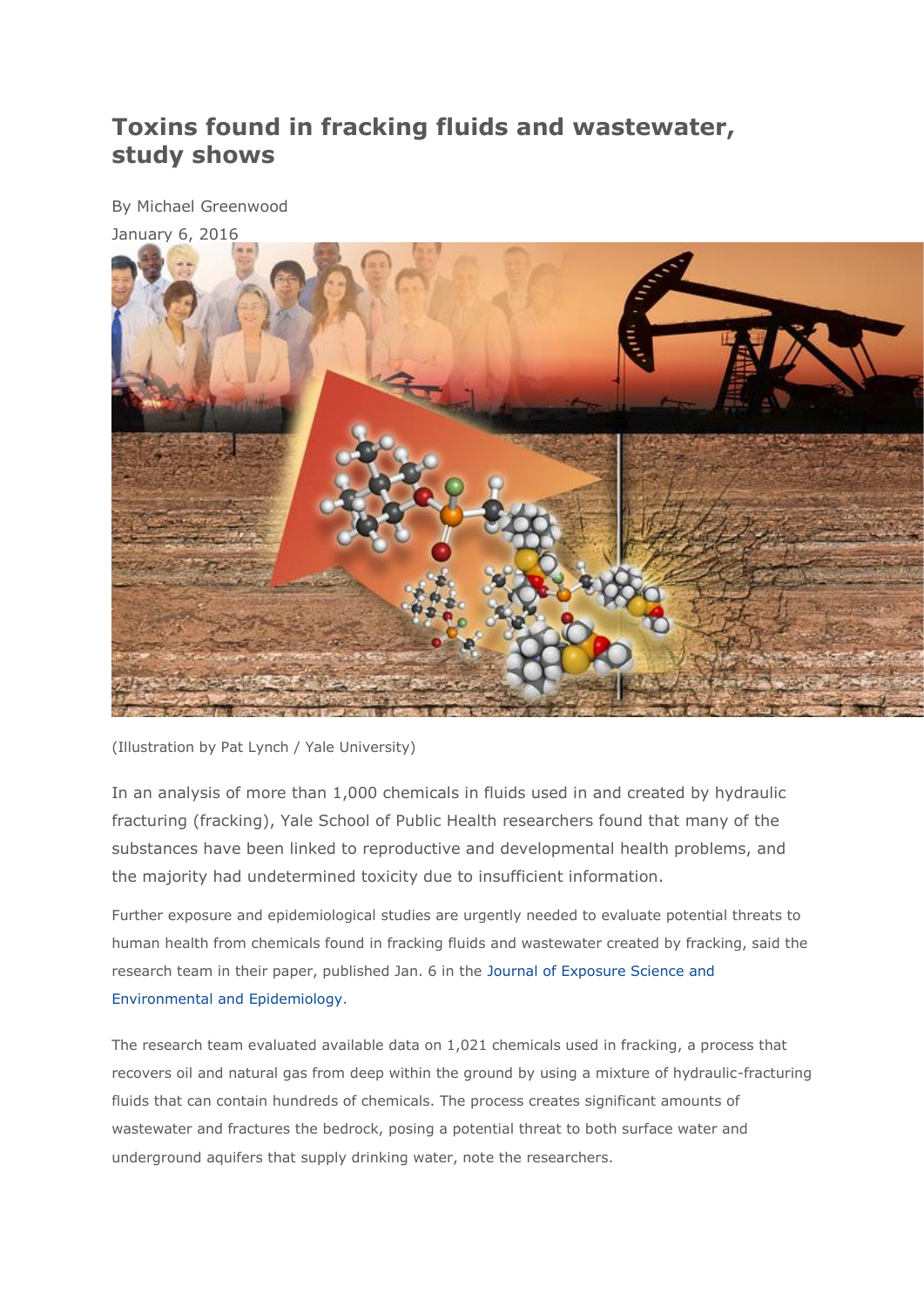While they lacked definitive information on the toxicity of the majority of the chemicals, the team members analyzed 240 substances and concluded that 157 of them — chemicals such as arsenic, benzene, cadmium, lead, formaldehyde, chlorine, and mercury — were associated with either developmental or reproductive toxicity. Of these, 67 chemicals were of particular concern because they had an existing federal health-based standard or guideline, said the scientists, adding that data on whether levels of chemicals exceeded the guidelines were too limited to assess.

"This evaluation is a first step to prioritize the vast array of potential environmental contaminants from hydraulic fracturing for future exposure and health studies," said Nicole Deziel, senior author and assistant professor of public health. "Quantification of the potential exposure to these chemicals, such as by monitoring drinking water in people's homes, is vital for understanding the public health impact of hydraulic fracturing."

Some previous studies have observed associations between proximity to hydraulic fracturing sites and reproductive and developmental problems, but they did not investigate specific chemicals. This latest evaluation could inform the design of future studies by highlighting which chemicals could have the highest probability of health impact, note the researchers.

Fracking has increased dramatically in recent years and the practice is expected to grow in the future. It involves drilling into the earth — as deep as two miles — and releasing a high-pressure mixture of water, sand, and chemicals that fracture the rock and release the gas trapped inside. Fracking is now commonly used in the United States and has significantly boosted domestic natural gas production and driven down prices.

However, the practice may come with a significant public health consequences, warn critics of fracking, noting that the process has the potential to contaminate drinking water supplies with toxic chemicals. Air pollution, greenhouse gas emissions, and small earth tremors from the drilling and waste disposal processes are also cited as concerns.

"We focused on reproductive and developmental toxicity because these effects may be early indicators of environmental hazards. Gaps in our knowledge highlight the need to improve our understanding of the potential adverse effects associated with these compounds," said Elise Elliott, a public health doctoral student and the paper's first author.

The researchers determined that wastewater produced by fracking may be even more toxic than the fracking fluids themselves. This led the researchers to conclude that more focus is needed to study not just what goes into the well, but what chemicals and by-products are generated during the fracking process.

The researchers also noted that the 781 chemicals for which information is currently lacking need to be rigorously analyzed to determine if they pose health threats.